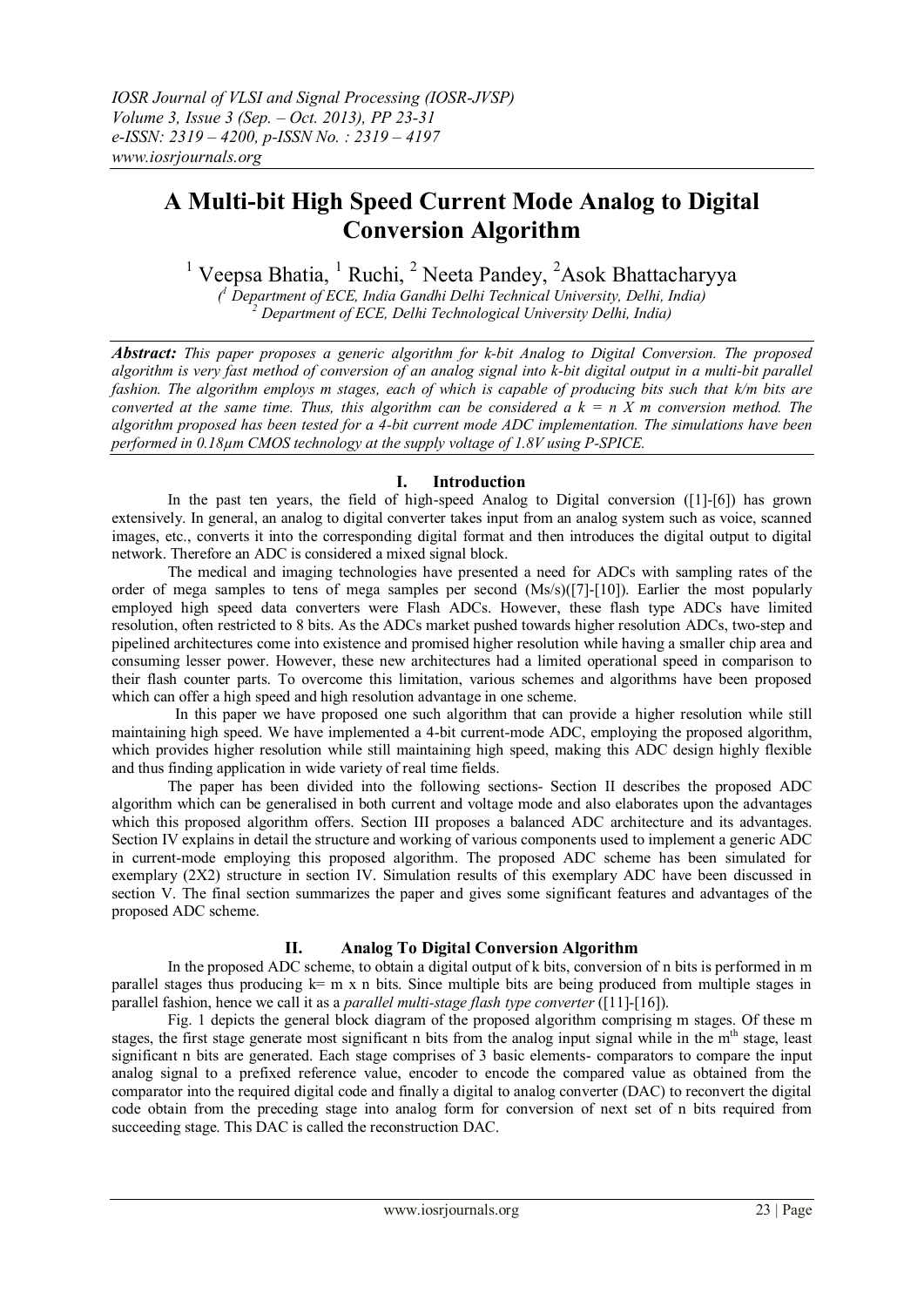## **2.1 The Algorithm for Analog to Digital Conversion:**

- 1. The value of "k" is determined according to the application requirement.
- 2. The number of stages "m", to be employed in the ADC is fixed.
- 3. The value of 'n' is computed as,

n=k/m

Thus, the number of bits to be produced at each stage is determined.

4. A step-size is calculated as,

Step size =  $(M2-M1)/(2^{k-1})$ 

Where [M1, M2] is the range of the input current.

5. Reference parameter value is employed at first stage to perform comparators function. It can be a voltage or current signal depending upon the mode of operation (Current or voltage mode) respectively. It can be calculated as:

For comparator 1:

For comparator 2:

For comparator 3:

 $P_{ref3}$ =step x  $2^{(n+3)}$ 

 $P_{refl}$ =step x 2<sup>(n)</sup>

 $P_{ref}$ =step x  $2^{(n+1)}$ 

For last comparator  $(n+1)$  in the first stage:

 $P_{ref(n+1)} = P_{ref1} + P_{ref2} + P_{ref3} + \dots + P_{ref(n)}$ 

6. The input parameter to the comparators can be calculated as-For the first stage, input to the comparators,

$$
P_{ci} = P_{in} - P_{refi}
$$

where  $i=1, 2, 3, \ldots$ ,  $(k/m +1)$ . But for the rest of stages, input to comparators is:  $P_{ci} = P_{in} - (P_{const} + P_{dac})$ 

where  $i= 1, 2, 3, \ldots, (k/m +1)$ 

Here  $P_{ci}$  is the input to the comparator of the i<sup>th</sup> stage and  $P_{dac}$  is the parameter generated from the DAC of  $(i-1)$ <sup>th</sup> stage.

- 7. The encoder is designed which encodes the output of the comparator in the desired digital format. The most common type of encoder used in ADCs is a thermometer to binary encoder. A  $[\{(k/m) + 1\} \times n]$  encoder is used for this purpose.
- 8. For comparators 2 to m, a constant parameter  $P_{\text{const}}$  is to be added at each stage to the input of comparator as reference current and is calculated as below:

 $P_{\text{const1}} = \text{step x } 2^0$  $P_{\text{const2}} =$  step x 2<sup>1</sup>  $P_{\text{const}(n+1)} = P_{\text{fix}1} + P_{\text{fix}2} + \dots + P_{\text{fix}(n)}$ 

Similarly

Pconst(n+2)=step x 2<sup>n</sup> Pconst (n+3)=step x 2(n+1) Pconst(2n+2)= Pconst(n +2) + Pconst (n +3) +…+ Pconst (2n + 1)

This parallel conversion of  $(k = mxn)$  bits at the same time in 'm' stages gives very high conversion speed to the ADC. Comparison of the proposed ADC scheme with the different versions of flash type ADC reveals an interesting advantage it offers over them [1]. In flash type ADC, the number of comparators needed for a digital output of k bits is  $(2<sup>k</sup>-1)$  whereas in the proposed ADC scheme the number of comparators needed for generating a k-bit digital output is only  $(k+2)$ . As the demand for high resolution increases, the hardware required grows exponentially; thus making the converter highly convenient and less expensive. Also the use of reconstruction DACs provide more accuracy over the flash type ADCs.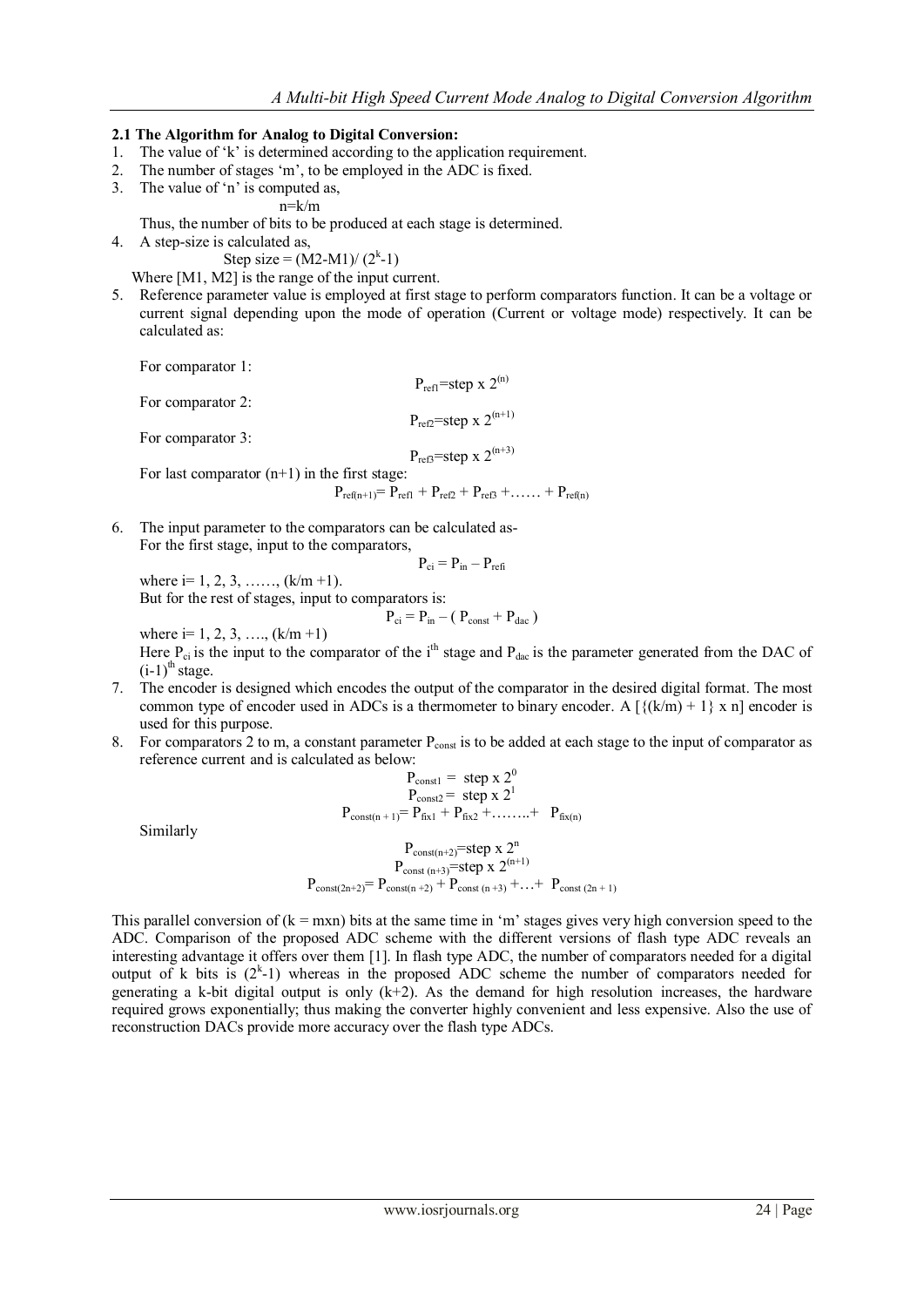

Fig 1. Block diagram of Generic ADC

#### **III. The Balanced ADC**

The balanced ADC is a generalisation of this multi-stage parallel ADC. Each individual stage in the structure is a Flash ADC resolving the finest bits in the system. As shown in fig. 2, the bits from each stage are added together to form a digital output code.

|                 | <b>Two Step Bit Addition</b> |                                         |  |
|-----------------|------------------------------|-----------------------------------------|--|
|                 |                              | Assuming each step has 4 bit resolution |  |
| AAAA            |                              | (Bits returned by Step One)             |  |
| $+$             | <b>BBBB</b>                  | (Bits returned by Step Two)             |  |
| <b>AAAABBBB</b> |                              | (Digital Output Code)                   |  |

Fig. 2 Addition of Bits at each Stage.

The converter has been called "Balanced" because its architecture allows expansion in both horizontal as well as in vertical direction.

The balanced parameter for the ADC can be calculated as:

Balanced Ratio  $= m/n$ 

Where m=number of stages; n=number of bits at each stage.

- If the balanced ratio>1 then the number of comparators required in each stage for parallel conversion will be less and the number of stages will be more. This increased number of stages will make use of proportionately increased number of reconstruction DACs which in turn offers greater accuracy with minimum number of comparators.
- If the balanced ratio<1 then the number of comparators used for parallel conversion will be increased but this will provide higher speed.
- If the balanced ratio = 1 then the convertor so obtained is called as "Square type ADC".

The digital output bits k= n x m, and n = m, therefore, k =  $n^2 = m^2$ . The 'Square type ADC' so obtained will provide both optimum accuracy and speed with minimum number of comparators.

So, by changing the value of balanced ratio a large number of different architectures of parallel ADC"s can be designed.

## **IV. Current-Mode Adc Components**

Components used in the proposed ADC are a popular current comparator, a thermometer to binary encoder, a Digital to Analog converter, current adder, and current subtractor. They are discussed in detail in the following sub-sections([22]-[23]).

## **4.1 CURRENT COMPARATOR**

Current comparators are crucial part of most current mode ADCs. They compare the analog input current with a reference value and generate a logic level '1' if input is greater than the reference, and logic level "0" otherwise.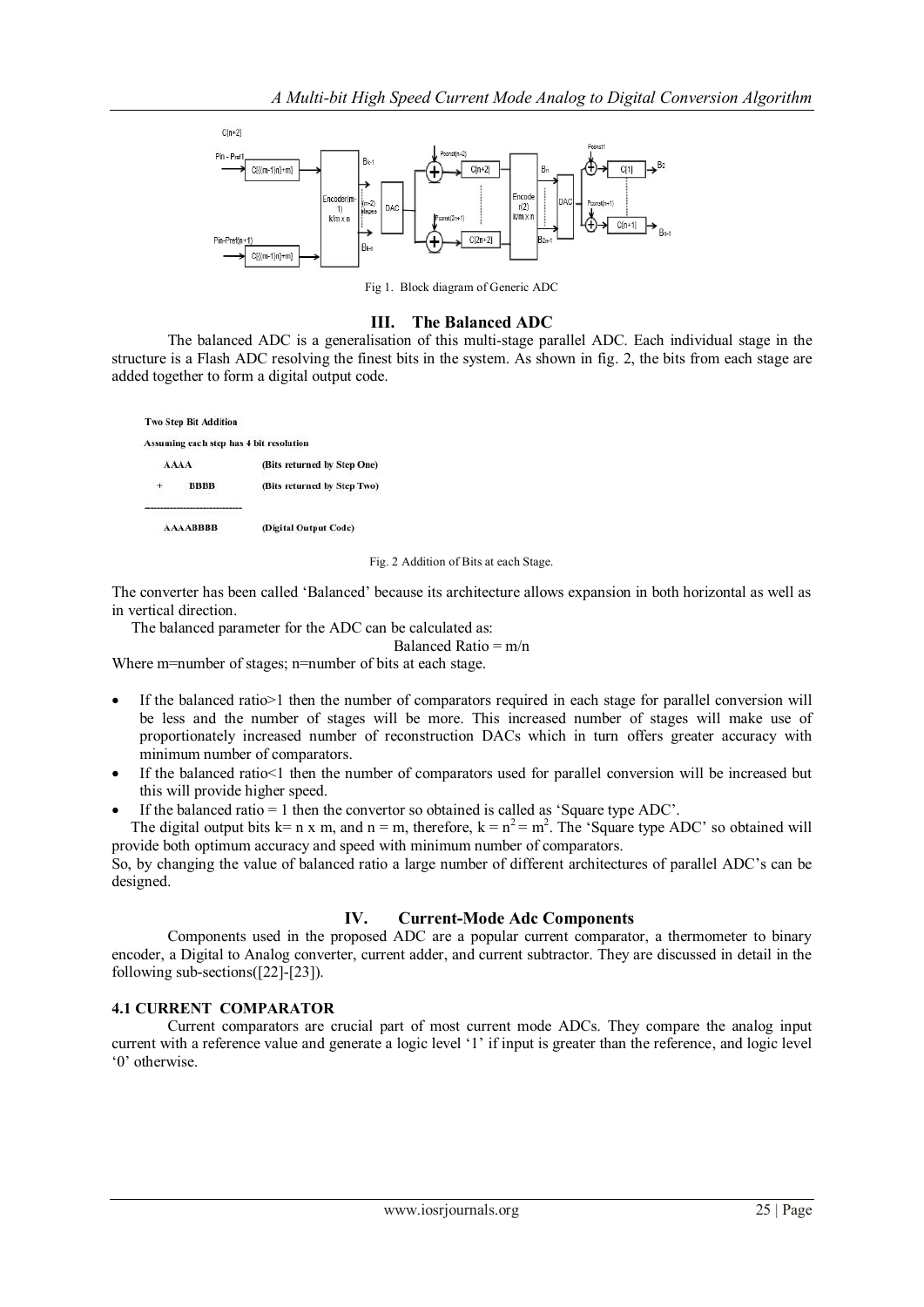

#### Fig. 3 Tang"s Current comparator

 Different types of current comparators have been proposed in literature over the past few years ([17]- [20]). They are designed using different design principles. Most popular among them is the Traff"s current comparator [17]. Various architectures have since been proposed to improvise upon Traff"s structure. One such improvisation is the structure proposed by Tang [19]. Fig. 3 shows the Tang"s Comparator architecture.

 Operationally, when the current comparison begins, transistors n1 and p1 are in deep sub-threshold state i.e. in OFF mode. Now if the current applied at the input is of low value, then the input of inverter I1 charges and discharges slowly. As a result of which voltage at node 1 also changes slowly. In this situation, n1 and p1 take a long time to turn ON and then to activate the feedback. To overcome the long response time two inverters I2 and I3 are introduced, together acting as a non-inverting amplifier in the feedback loop. For a low input current, the voltage changes at the input node and node 1 are small and for a short time, as that in Traff"s. But because of the amplification by inverters I2 and I3, voltage at node 2 changes substantially, simultaneously turning on n1 or p1 and activating the feedback loop. Hence the response time is sharply reduced. The added inverters will increase power consumption slightly, compared to Traff"s circuit. But the speed is improved significantly for low input currents, which is more important in many applications [19].

 Because of this distinguishing feature of Tang"s current comparator, we have used it in the proposed ADC scheme.

We have simulated the structure in 0.18µm technology with a supply voltage of 1.8V. Fig. 4 shows the simulations result for input current in the range  $[-3, 3] \mu A$ . For the sake of simplicity, the reference current is taken to be  $0 \mu A$ . Input to the comparator is difference between input current and the reference current. If this difference is positive, then the output voltage is logic 1 otherwise logic 0.The value of capacitor C is chosen to be 0.1pF and resistance R is taken as 10k  $\Omega$ . The delay observed in the simulation output is 0.154ns.



Fig.4 Simulation results of Tang"s Current Comparator

In order to perform the subtraction between input current and reference current, a current subtractor [21] is used. It is discussed next.

#### **4.2. CURRENT SUBTRACTOR**



Fig 5. Current Subtractor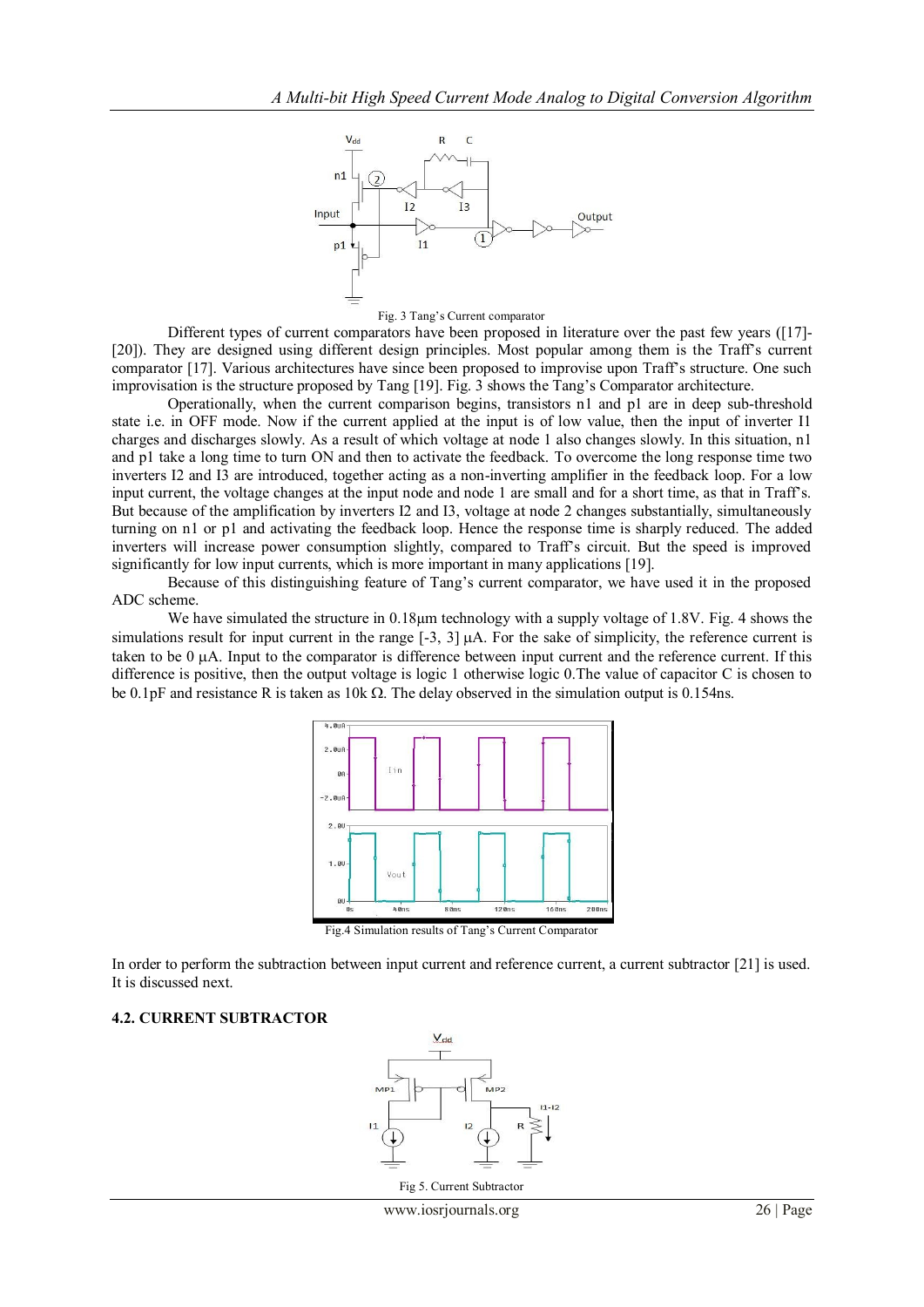This ADC requires a current subtractor to compute the difference between the input current and a reference current. We have implemented a current mirror based current subtractor for our implementation, shown in Fig.5. It subtracts two input currents I1 and I2 and generates a difference output I1-I2. Fig. 6 shows the simulation result for our subtractor. The delay observed in our subtractor design is 0.350 ns.



Fig.6 Simulation results of Current Subtractor

# **4.3 ENCODER**

In accordance with step 3 of section II, outputs of current comparators are fed into a  $[\{(k/m) + 1\} \times n]$ size encoder implemented using CMOS technology. The implementing functions for the encoder are derived by framing a truth table, shown in Table I. For the sake of simplicity, we assume k=4, m=n=2 ADC.

| <b>Table I Truth Table of Encoder</b> |  |  |    |    |  |  |
|---------------------------------------|--|--|----|----|--|--|
| C(3)                                  |  |  | B3 | B2 |  |  |
|                                       |  |  |    |    |  |  |
|                                       |  |  |    |    |  |  |
|                                       |  |  |    |    |  |  |
|                                       |  |  |    |    |  |  |

 $B3 = C(1)$  AND  $C(2)$  $B2 = C(1)$  AND (  $C(2)$  XNOR  $C(3)$  )

It is observed that if the output of any comparator  $C(i)$  is '1', the output of comparator  $C(i)$  would be also '1' because  $I_i < I_i$  as long as  $i \leq i$ . I<sub>i</sub> and I<sub>i</sub> stand for inputs in comparator j and i respectively. Simulation results of AND and OR gate are shown in Fig.7 and 8 respectively.



Fig.7 Simulation results of AND gate.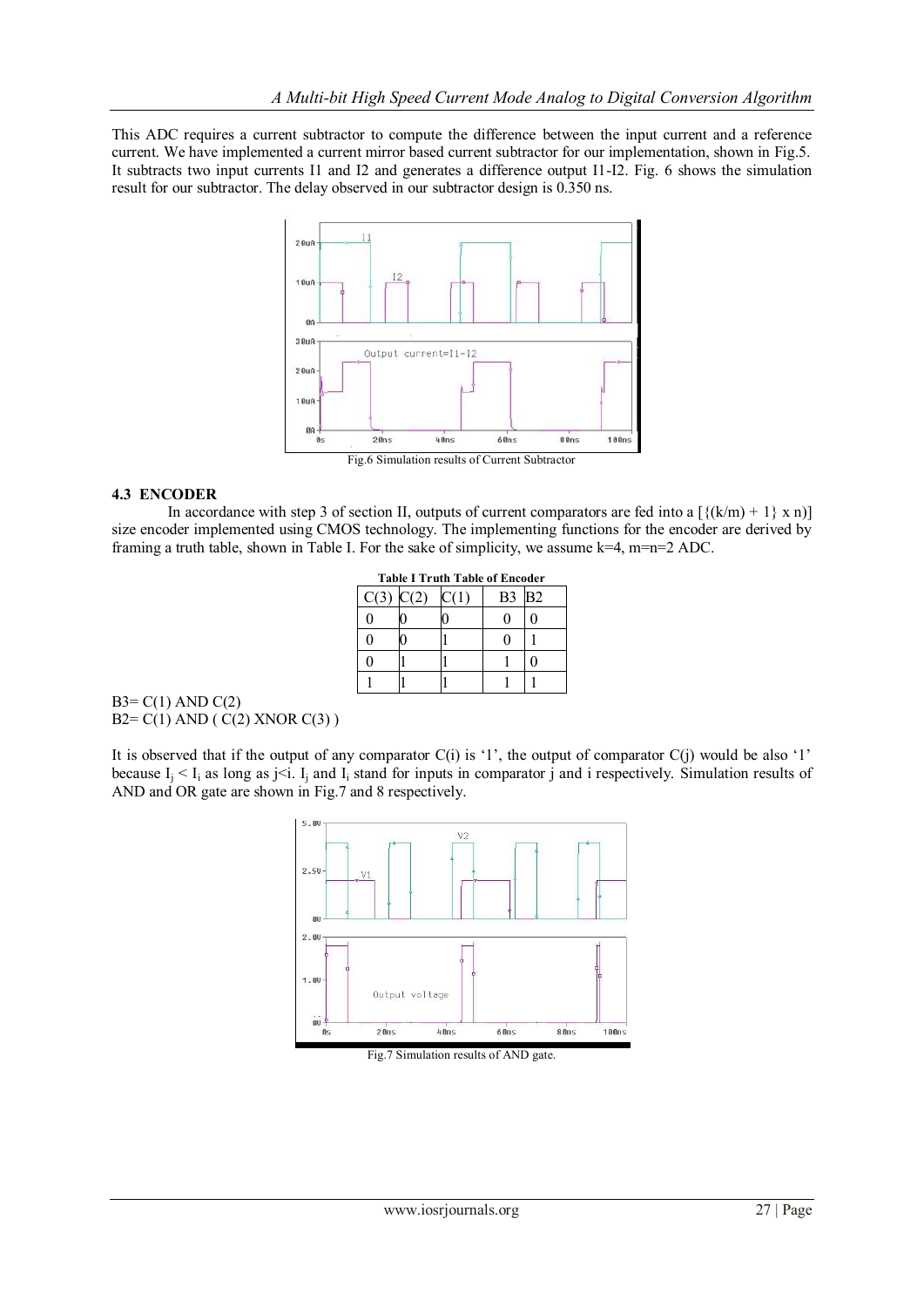

# **4.4. DIGITAL TO ANALOG CONVERTOR (DAC)**

A DAC converts digital value to corresponding analog value. The purpose of DAC in the proposed circuit is to generate the currents corresponding to the n MSBs obtained after every stage so that these n currents, in combination, can then be used for obtaining reference currents for next stage after adding constant currents by a current adder. Fig.9 shows the DAC as employed in our implementation. This DAC is simply a Common Source MOS [21] with binary input applied at gate of NMOS to either switch it ON or OFF. The simulation results as shown in Fig.10 exhibit that this DAC design introduces a delay of 0.085ns.



#### **4.5. CURRENT ADDER**

To add currents obtained from the DAC and that obtained from step 8 of the algorithm (I<sub>dac</sub> and I<sub>const</sub>), a current adder [21] is used. The working of current adder is similar to the working of current subtractor, only the direction of current source in parallel to the resistor R is reversed. The value of constant current I<sub>const</sub> for each stage is calculated as-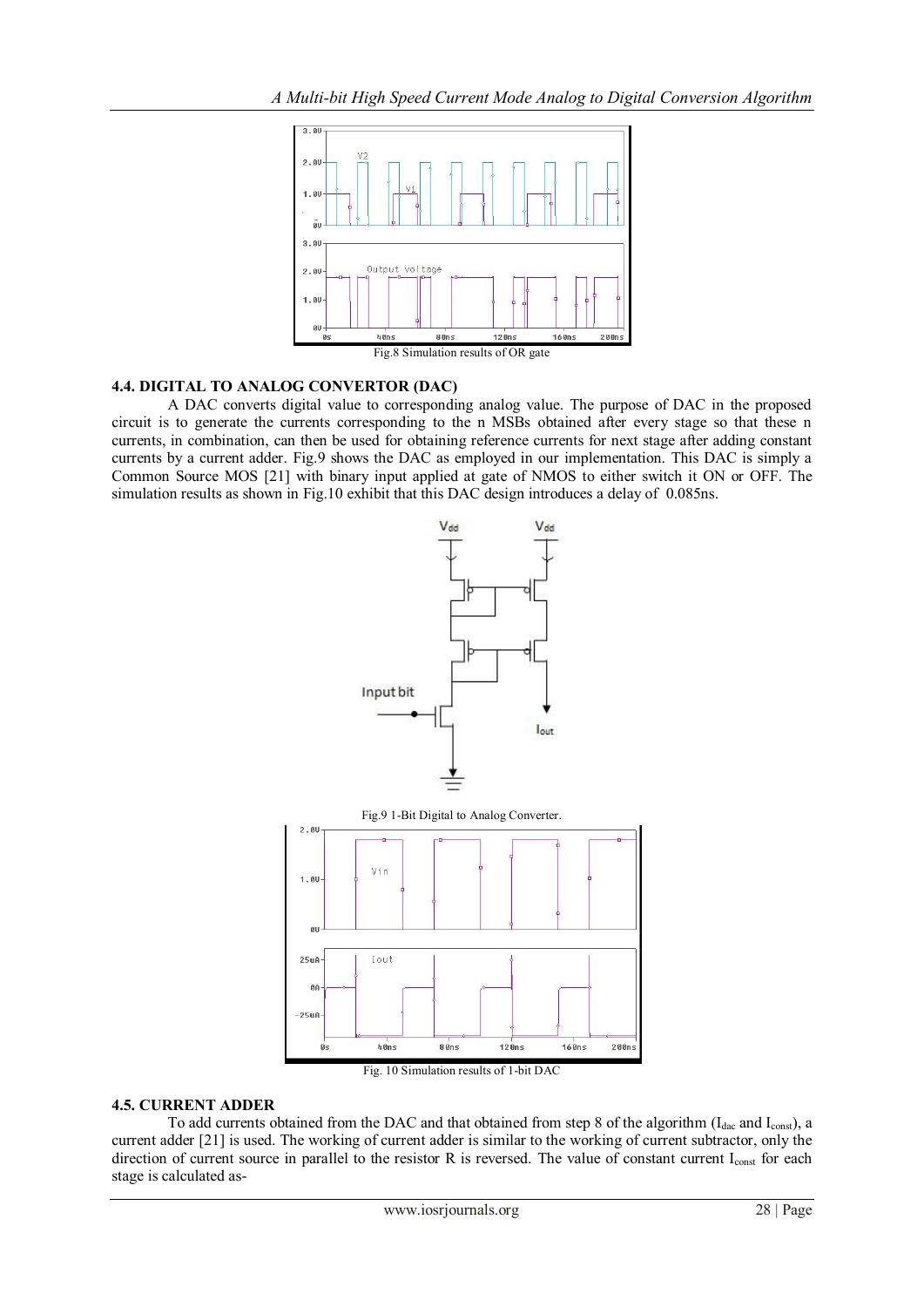$I_{const1}$ =step x  $2^0$  $I_{const2}$ =step x 2<sup>1</sup>  $I_{\text{const}(k/m+1)} = I_{\text{const1}} + I_{\text{const2}} + \ldots + I_{\text{const}(k/m)}$ 

Similarly,

 $I_{const(k/m+2)}$ =step x 2<sup>n</sup>  $I_{const(k/m+3)}$ =step x 2<sup>(n+1)</sup>  $I_{\text{const}(2k/m+2)} = I_{\text{const}(k/m+2)} + I_{\text{const}(k/m+3)} + \ldots + I_{\text{const}(2k/m+1)}$ 



Fig.11 Current Adder



Fig.12 Simulation results of current adder

Simulation results of the adder in Fig. 12 show that the delay observed in our current adder design is 0.227ns.

## **V. EXEMPLARY k=4, m=n=2 current mode ADC**

To better explain the concept, we have implemented an exemplary k=4-bit ADC [21]. It has two parallel stages, each step producing a 2-bit output. Therefore m=n=2, hence making it a square ADC. The block diagram this ADC is depicted in Fig13.

> Step Size =  $(M2 - M1)/(2^{k} - 1) = 0.5 \mu A$  $I_{ref1} =$ Step x 2<sup>(k/m)</sup> = 0.5 x 2<sup>(4/2)</sup> = 0.5 x 4 = 2.0 $\mu$ A  $I_{ref2}$  = Step x 2<sup>(k/m)</sup> = 0.5 x 2<sup>(4/2+1)</sup> = 0.5 x 8 = 4.0 $\mu$ A  $I_{ref3} = I_{ref1} + I_{ref2} = 6.0 \mu A$

The total number of comparators used are 3 per stage thus,  $3x2=6$  total comparators are employed. The implemented ADC operates on the input current range of 0 to 7.5 $\mu$ A. So, M1=0 $\mu$ A, M2=7.5 $\mu$ A and k=4, we calculate the step size as-

- For input current,  $I_{in} = 3\mu A$ , input to comparator is  $(I_{in} I_{refl}) = 3-2=1.0\mu A$ . Similarly input to comparator5 and comparator6 is -1.0µA and -3.0µA.
- $\bullet$  Also the values of  $I_{const}$  are calculated as per the formulae. The results obtained are-

$$
I_{const1} = 0.5 \mu A
$$
  

$$
I_{const2} = 1.0 \mu A
$$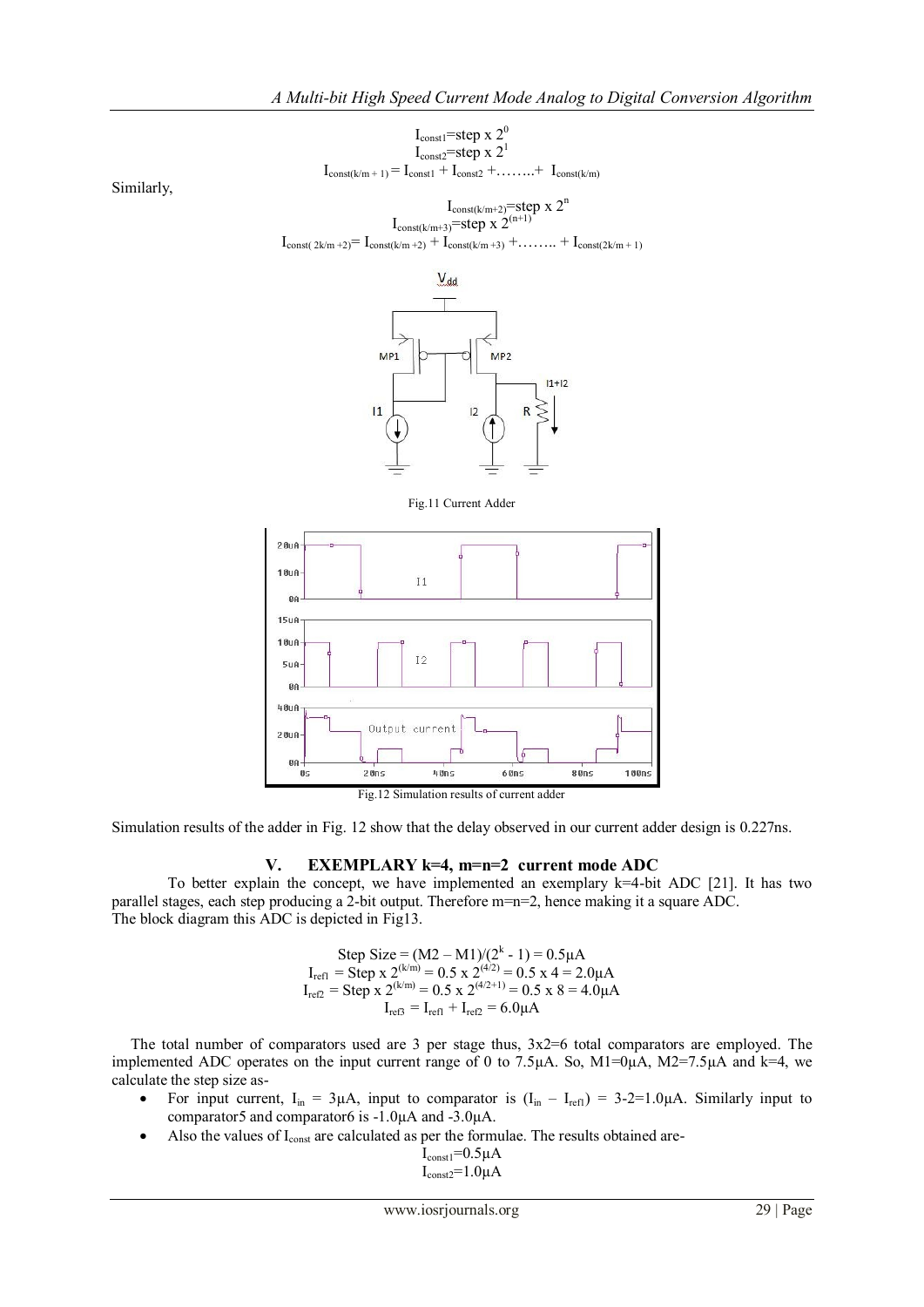



Fig13. Block diagram for 2 x 2 ADC

# **VI. Simulation Results**

A 2x2-bit current mode square ADC is designed using the proposed algorithm and simulation results are discussed here. Total delay encountered in k=4, m=n=2 proposed ADC is calculated as follows-

- Number of series stages of comparator  $= 2$ Delay due to 1 Tang"s comparator=0.154ns Therefore, delay due to two comparators in series =  $2 \times 0.154 = 0.308$ ns
- Number of series stages of encoder  $=$  2 Number of AND gates in series  $=$  2 Number of OR gates in series  $=$ 2 Delay offered by 1 AND gate= 1.072ns Delay offered by 1 OR gate= 0.118ns
- Therefore, delay due to 2 AND and 2 OR gates in series  $= 2x1.072 + 2x0.118 = 2.380$  ns Total number of DAC in series=1
- Delay due to 1 DAC=0.085ns
- Total number of series stages of current adders used=1 Delay due to 1 current adder=0.227ns
- Total number of series stages of current subtractor = 1 (current subtractor has not been used in  $I_{in}$ - $I_{ref1}$ ,  $I_{in}$ - $I_{ref2}$ ,  $I_{in}$ - $I_{ref3}$  process i.e. input to the first stage of current comparators is given as such.)

Therefore total delay encountered in k=4, m=n=2 proposed ADC=  $0.308ns + 2.380ns + 0.085ns + 0.227ns +$ 0.350ns= 3.35ns.

Simulation results for k=4, m=n=2, and  $I_{in}=3\mu A$  are shown in Fig. 14. In Fig. 15, time axis of Fig. 14 has been expanded and shown. It is known that the digital output for input current= 3µA should be 0011. It can be clearly seen from Fig. 15 that the digital combination B3B2B1B0 between blue and yellow lines is 0011. And the combination keeps on repeating at fixed intervals.



Fig.14 Simulation results of 4- Bit ADC